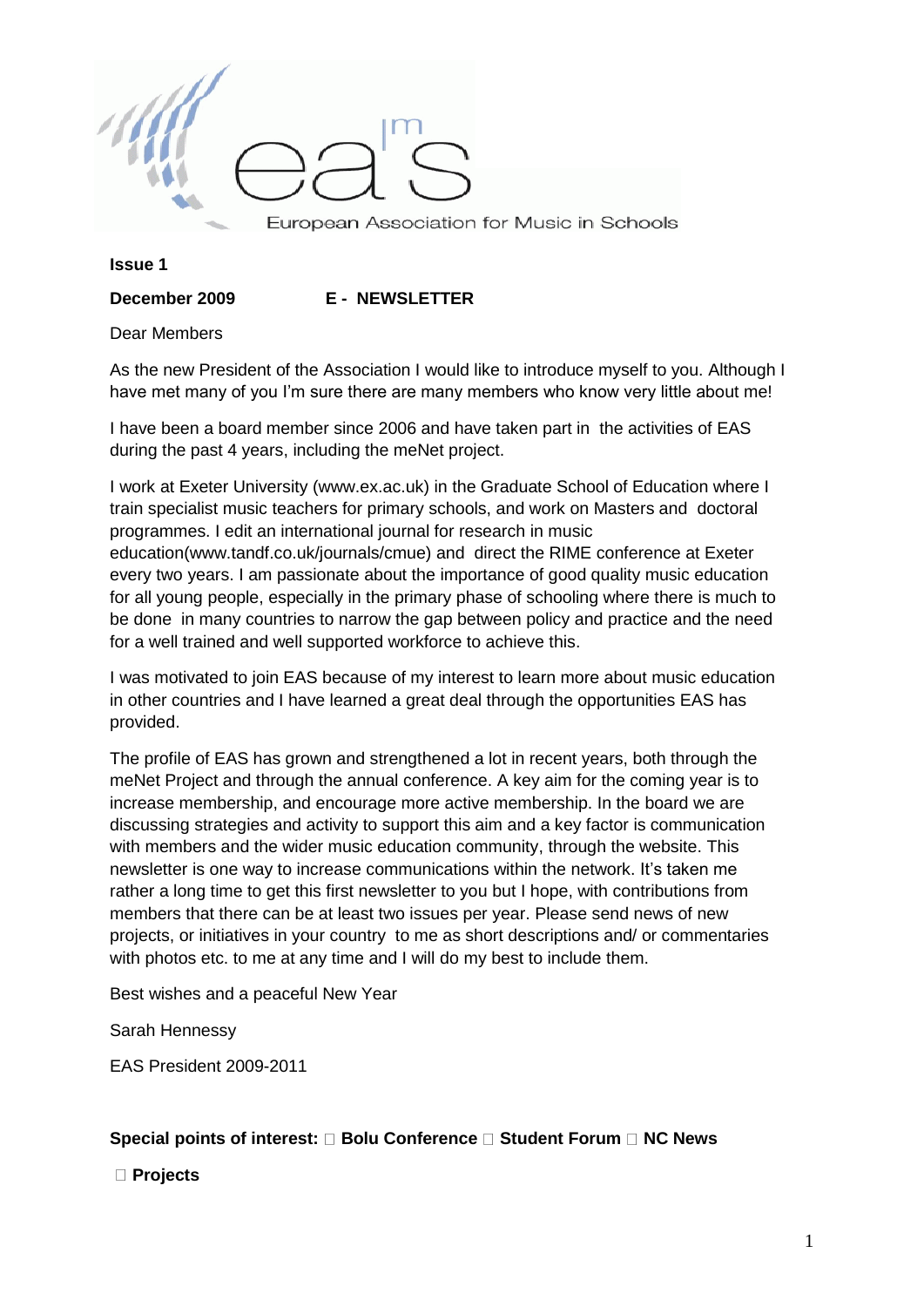#### **Bolu Conference 26th –29th April 2010 http://www.eas2010.ibu.edu.tr**

The Board members visited Bolu in November to hold their board meeting and also to meet the conference planning team (led by Nesrin Kalyoncu) and vist the venues for the event. We were warmly welcomed and had a very productive 2 days in which we agreed a structure for the conference programme and discussed the Student Forum.

The theme of the conference—the socio—cultural contexts for music education offer a broad range of topics and



approaches which we hope will be stimulate debate and generate new insights. One of the most useful

aspects of conferences is the opportunity to network and develop new research or practical projects.

## **STUDENT FORUM**

The invitation has been sent out to NCs and CPs to find student to take part in the Forum at the 2010 Conference.

The Forum is proving to be a really exciting and lively element of our conferences and we are looking for ways to develop the participation of Student teachers in the network.

At the last board meeting it was agreed that there should be

Student representation on the Board. The next Student Forum participants will choose a representative to join the EAS board for the following year. He or she will be joined by a student from the next host country (ie for 2011 this will be the Netherlands). Part of their role will be to look after the Forum page on the website.

participant from the Czech Republic in the Tallinn Student Forum wrote;:

"The EAS European Student Forum significantly contributed to the thought of united Europe and enriched its participants with a diversity of views...This international experience has brought me... new views and suggestions for my musiceducational practice" .

# **NC News**

We welcome several new NCs and Contact Persons to the network :

Christian Rolle, who has replaced Carola Schorman as NC for Germany.

Anna Houmann NC for Sweden

Ruth Frischknecht NC for

Contact Persons have been agreed for France : Marie Francois Quinet and Anne-Claire Scebalt-Auer

Ireland: Regina Murphy

Portugal: Ana Luisa Veloso.

In the next few weeks their photographs and details will be

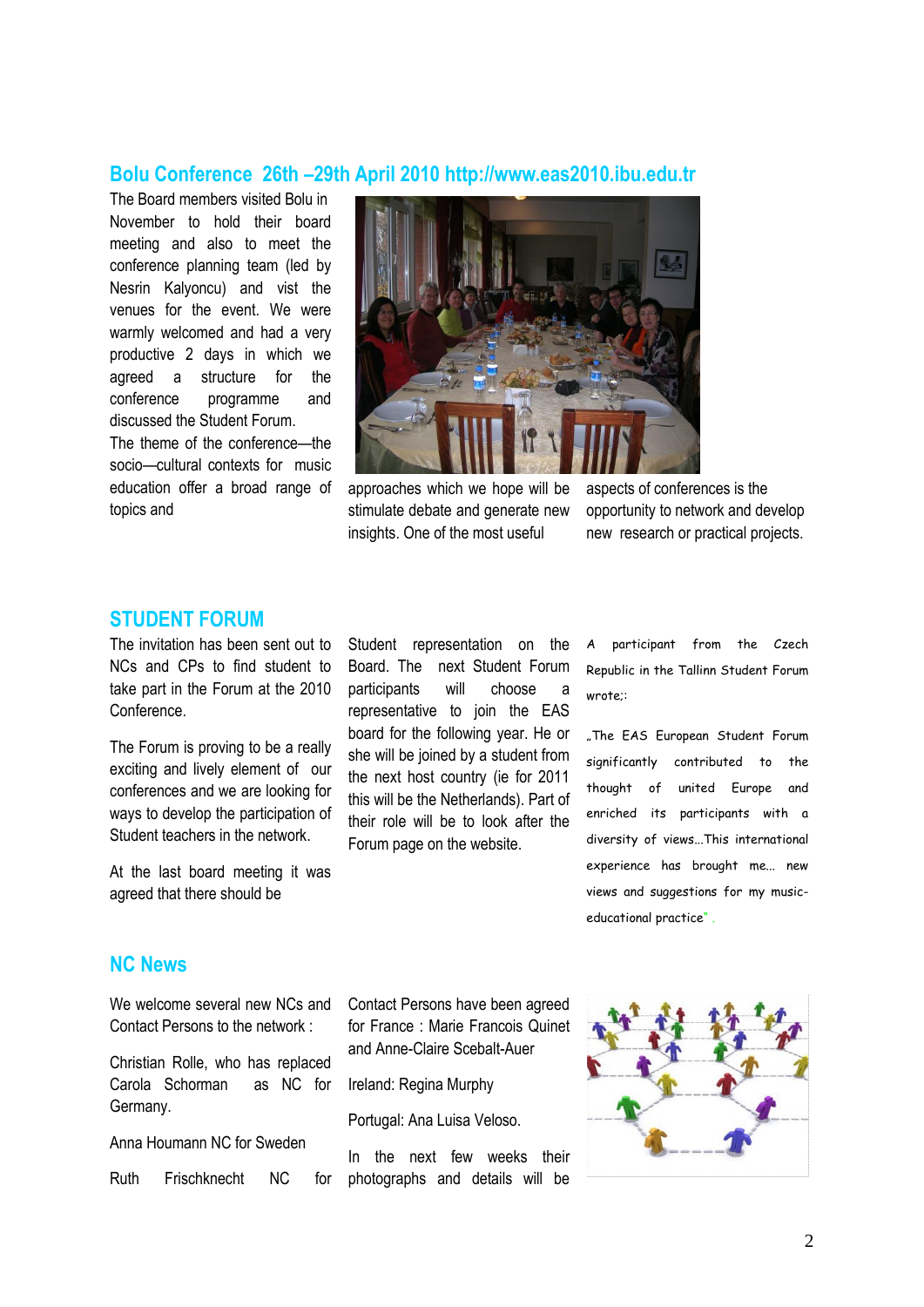## **NC News Article**

*This article is contributed by the NC for the Czech Republic. He gives us some informative and valuable ideas for strategies to develop links across borders.*

# **Artistic and Pedagogic Cooperation in the Visegrad Countries**

doc. Dr. Miloš Kodejška, Ph.D. Charles University in Prague, EAS (National Coordinator) Czech Republic,



I have been working in the EAS since 2001 when I took part in the European Music Congress in Riga. In many papers there appeared words such as globalization and national identity. I believe that the organisation EAS helps exchange information and pays attention to preservation of national traditions. I am convinced that Europe will be rich only when it will support national traditions and interchange of important information, documents and teaching tools necessary for high-quality music education.

As you know, there was Czechoslovakia, which split into two Republics on 1st January 1993 – the Czech Republic and the Slovak Republic (Slovakia). Our relations are and most likely will continue to be very good in the future. People from both countries want to cooperate in many areas. One of them is music education. Friendly relations were established naturally among pedagogues from some other countries as well – Poland and Hungary.

On 9th June 2000 the Secretaries of Foreign Affairs of the Czech Republic, Slovakia, Poland and Hungary signed the Visegrad Treaty in the Hungarian town of Visegrad. The International Visegrad Fund was founded at that time. It supports projects in areas of culture, science, education, exchange stays of students and the young in those countries. Curently it offers several types of grants which significantly contribute to convergence of the four Visegrad countries (V4). These include funding for cultural projects and scholarships for students

The field of music culture and education is perceived as a very important one for every society. In various conferences, cultural and artistic meetings colleagues from the Czech Republic,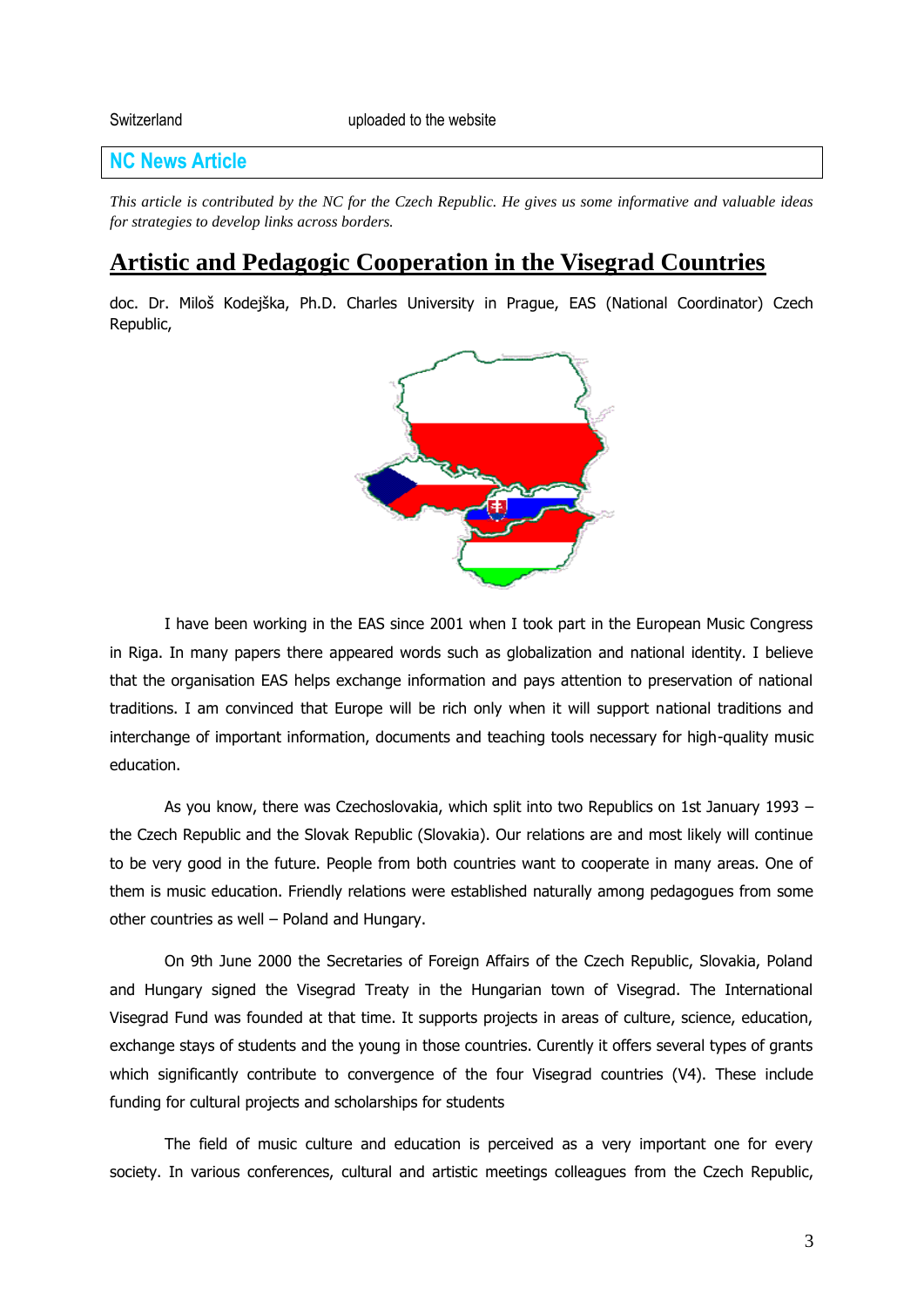Slovakia, Poland and Hungary felt the need to solve many professional, music-pedagogical and artistic common issues. Since 1993 we have prepared many artistic concerts, seminars, courses, radio and TV programmes for students and pedagogues both in the Czech Republic and Slovakia. Irenal Mednanska (NC for Slovakia) and I also founded an artistic and professional project which continues today, called *The Bridge of Cooperation*. These activities grew attractive to other university teachers from all Visegrad countries. As a consequence, the Visegrad Music Team\* was established in 2007 which is supported by the International Visegrad Fund. Besides the above mentioned project *Bridge* of Cooperation, we hold exchange concerts of university ensembles and individuals. For example:-we support the growth of instrumental chamber ensembles at grammar schools in the Visegrad countries; we organised 5 festivals at a grammar school in the Czech town called Mladá Boleslav since 1977 to 2001; and we introduced the Brass Quintet from Szeged, the Chamber Orchestra from Krakow and dozens of other secondary school ensembles. We also held a very successful course for about 100 young choir masters in Prešov in 2003.

Since 2007 the Visegrad Music Team has been working very intensively due to the proceeding pedagogical reform. The reform also influences the education of future teachers of Music. That is why we hold professional seminars where we assess study programmes for future Music teachers in individual countries. We have been trying to formulate real needs of universities in the bachelor´s, master´s and doctoral study programmes. We invite to a genuine effort to improve music education also by means of mass media and new forms of pedagogical approaches.

In the Visegrad Music Team we hold the opinion that perspectives of qualifying growth of employees are of essential importance for further development of every place of work at universities. At Music Education Departments of Faculties of Education two significant areas are interconnected – an artistic one and a music-pedagogical one (or managerial one). Employees of Departments of Music Education of Faculties of Education in the Visegrad countries (except for the Czech Republic) have problems with the second doctorate or inaugural proceedings in this sense.

We believe that nowadays it is essential that professional associations arise in European microregions and that they collectively ask e.g. for European dotations for activities that help nations to get closer, exchange important information and experience in the area of music education and culture. That is why the communication among post-graduate students, university pedagogues, chief representatives of cultural and social institutions and public authorities from the Visegrad countries is inevitable. We wish that our activities help in constructing a good informational network of the organisation EAS. We look forward to further cooperation because it brings the development of understanding and joy.

\* For details of members please contact Miloš Kodešcka [miloss.kds@atlas.cz](mailto:miloss.kds@atlas.cz)

Translation from Czech: Jaroslava Lojdová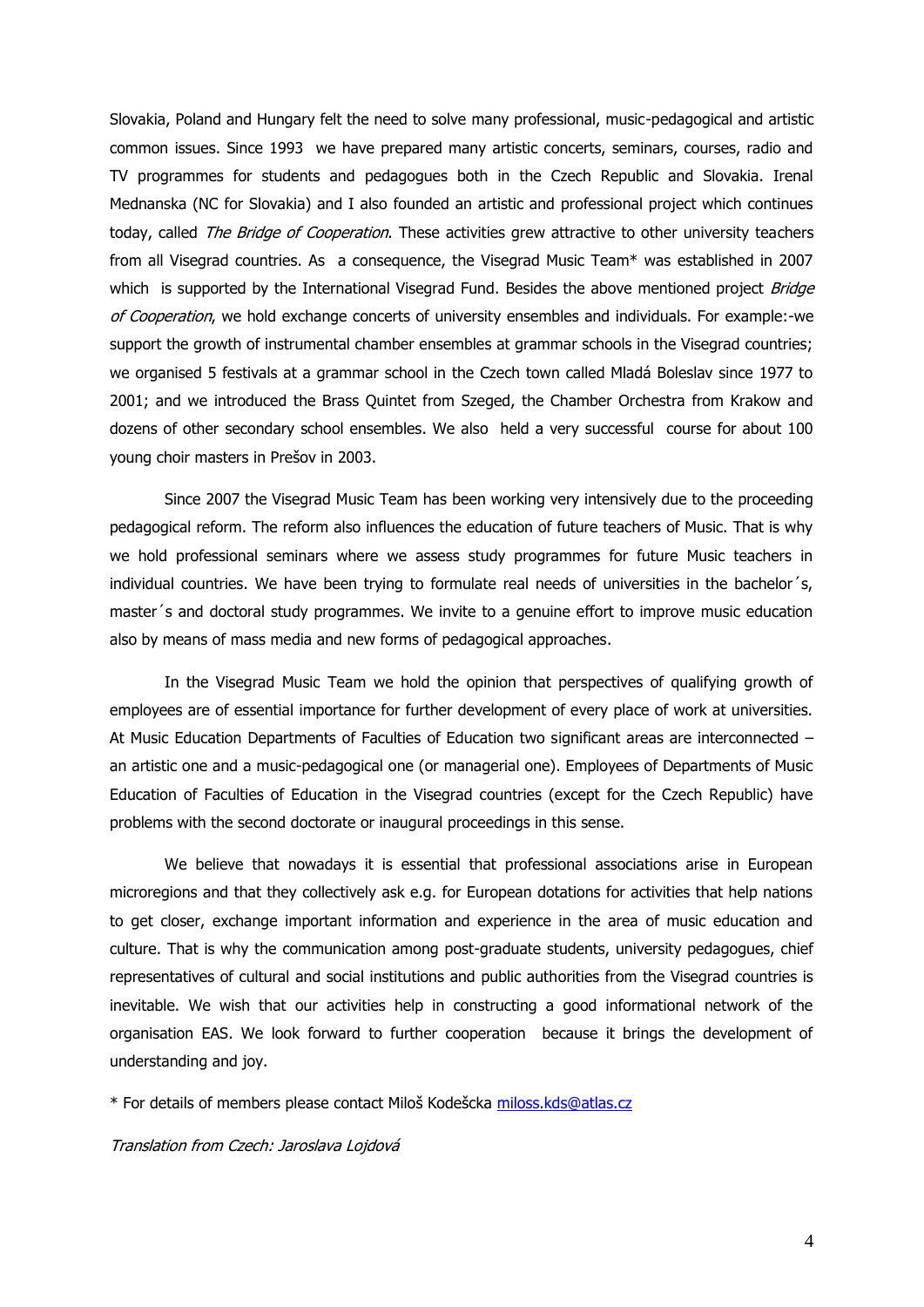## **WEBSITE DEVELOPMENTS**

We are currently working on updating the website and plan to provide NCs with some guidance on how to develop their pages so that there is more consistency across all the countries. As the meNet Project comes to an end EAS is taking responsibility for maintaining and developing the content. To keep it up to date and expand its scope—with new countries added and new examples of practice.

There will be links between the EAS NC pages and the meNet products so that visitors to the EAS site can access the more detailed, in depth content via the meNet pages . This allows the EAS pages to be more focused on current and future events, news and short reports.

#### **MEMBERSHIP**

At the board meeting we had lengthy discussion about membership matters. Any changes to the fees will be considered at the general meeting in Bolu. We are currently investigating the use of PayPal to make it easier for members to pay online. Once this is implemented we will be putting lots of energy into recruiting new members and ensuring that existing members are able to renew their membership without difficulty.

## **PROJECTS**

Both the meNet and NetMusic Projects are coming to an end . Those of you who have been involved in these projects will know how valuable they have been in building and sharing knowledge about music education in Europe. New friendships and professional collaborations have grown from them and we hope that new projects will emerge. One of the motives for developing meNet was to strengthen the EAS network and raise our profile in Europe and beyond. This has very evidently been achieved and you can see the results of the work on the project's website ([www.menet.info\)](http://www.menet.info/). We were also asked to become partners in another project focused on the use of ICT in muisc education. This was a mainly Italian based project with EAS providing the Europe- wide dimension (www. netmusicproject.org).

We are currently included in a new bid to the EU for a FP7 grant for a medium scale research project. The project aims to research and develop new approaches to the use of ICT for cross curricular and music learning for primary aged children. We will know whether the grant is awarded by the Summer of 2010.

We are quite regularly approached to take part in projects – and we hope that any successful project could involve the participation of NCs and their national networks, where relevant. Equally any NCs or other members who are planning to develop a bid for a research or practice based project can use the EAS network to find partners and associates. We are beginning to develop some expertise in the area of developing bids so we may also be able to offer advice.